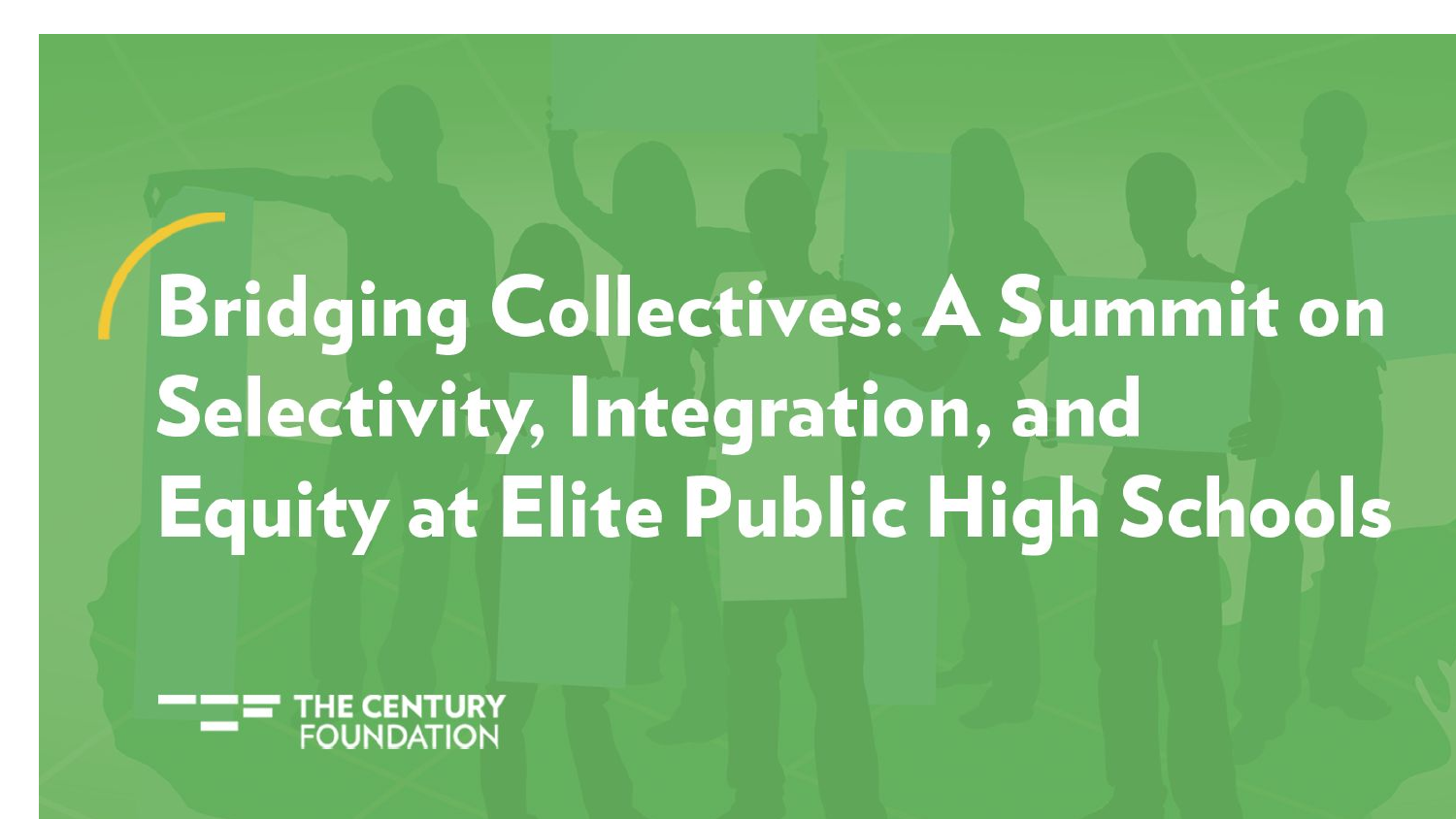### Boston Exam Schools *Boston, MA*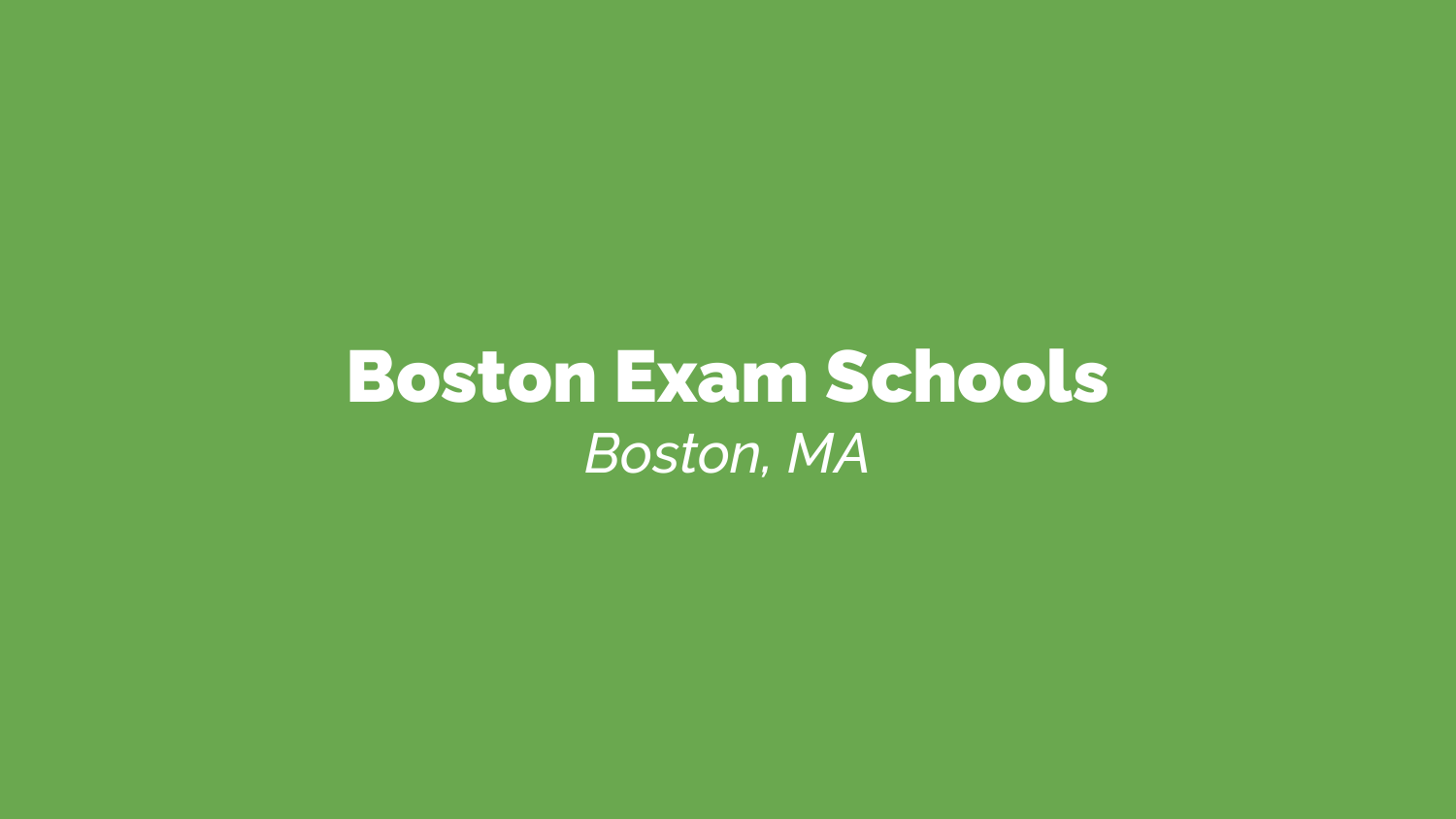### **Boston Exam School Admissions**

#### **3 Exam Schools**

- **Boston Latin School**
- **Boston Latin Academy**
- **O'Bryant Sch. of Math & Science**

#### **Prior System - Test & Grades**

- **Test (50% of admissions score): Independent Schools Entrance Exam (ISEE), a test for private schools not normed to state standards or BPS curriculum**
- **Grades (50% of admissions score)**

#### **2021 Pandemic Year Interim Plans**

- **Test suspended**
- **Pandemic grades** *not* **counted only 19/20 fall/winter grades**
- **20% of seats at each exam school allotted to students with highest grades citywide**
- **Next 80% of seats split among zip codes based on percentage of school-age youth**
- **Seats selected over 10 rounds**
- **Lowest median family income zip codes select first each round**
- **Students with highest remaining grades in each zip code pick first**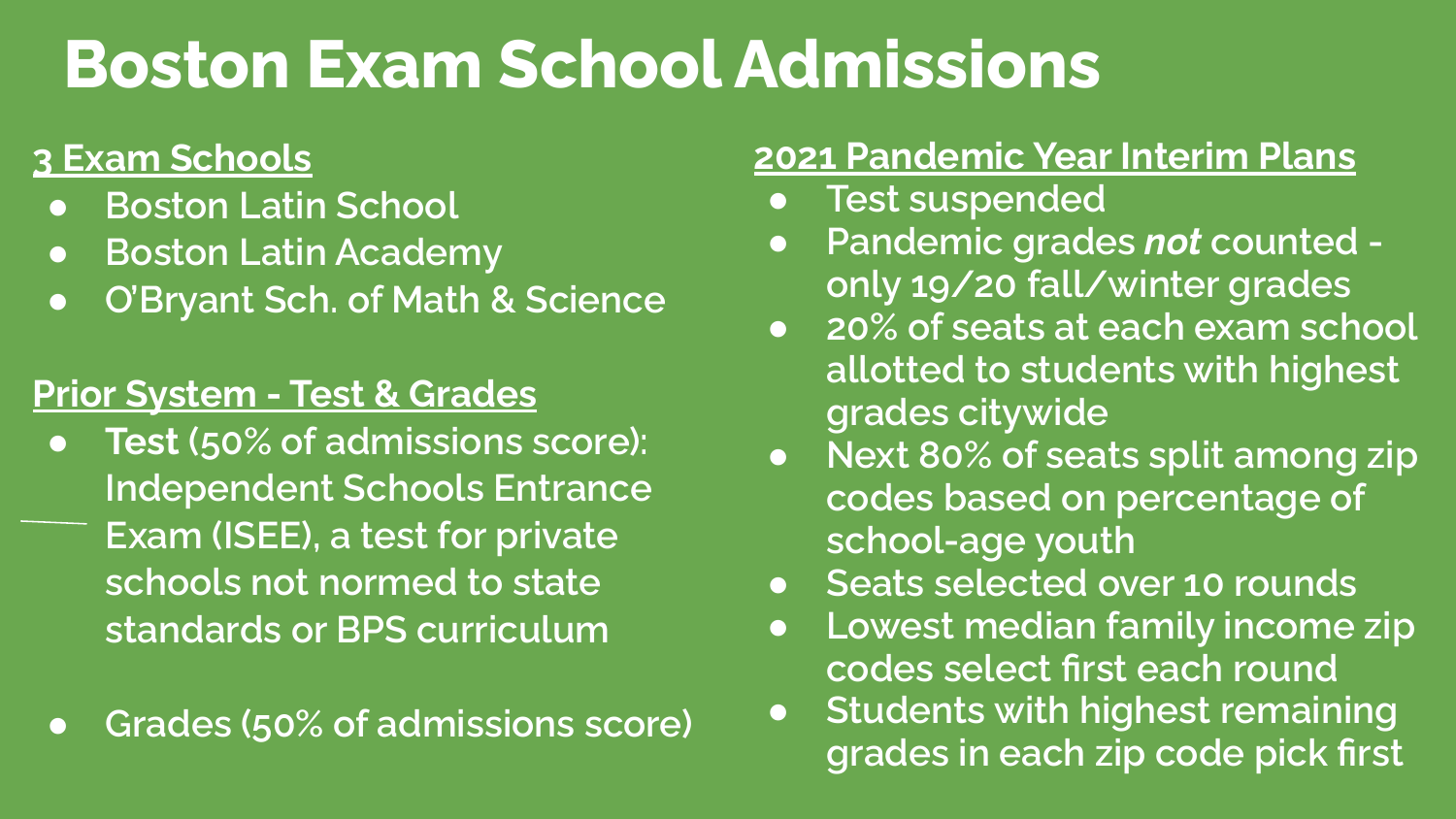### **Boston Exam School Demographics**

|                                                   | <b>Latin School</b> | <b>Latin Academy</b> | O'Bryant | <b>Boston Pub. Schools</b> |  |
|---------------------------------------------------|---------------------|----------------------|----------|----------------------------|--|
| <b>Female</b>                                     | 52%                 | 59%                  | 55%      | 48%                        |  |
| <b>Asian</b>                                      | 29.3%               | 18.8%                | 20.2%    | 9.1%                       |  |
| <b>Black</b>                                      | 7.7%                | 21.4%                | 32.3%    | 29.3%                      |  |
| <b>Hispanic or</b><br>Latino                      | 13.4%               | 26.4%                | 33.8%    | 42.4%%                     |  |
| <b>White</b>                                      | 44.5%               | 29.7%                | 11.7%    | 15.3%                      |  |
| <b>Other</b>                                      | 4.7%                | 3.5%                 | 1.6%     | 3.4%                       |  |
| <b>English</b><br>Language<br><b>Learners</b>     | $0\%$               | 0.1%                 | 1.3%     | 29.2%                      |  |
| Students with $\vert$ 2.6%<br><b>Disabilities</b> |                     | 3.8%                 | 4.4%     | 21.5%                      |  |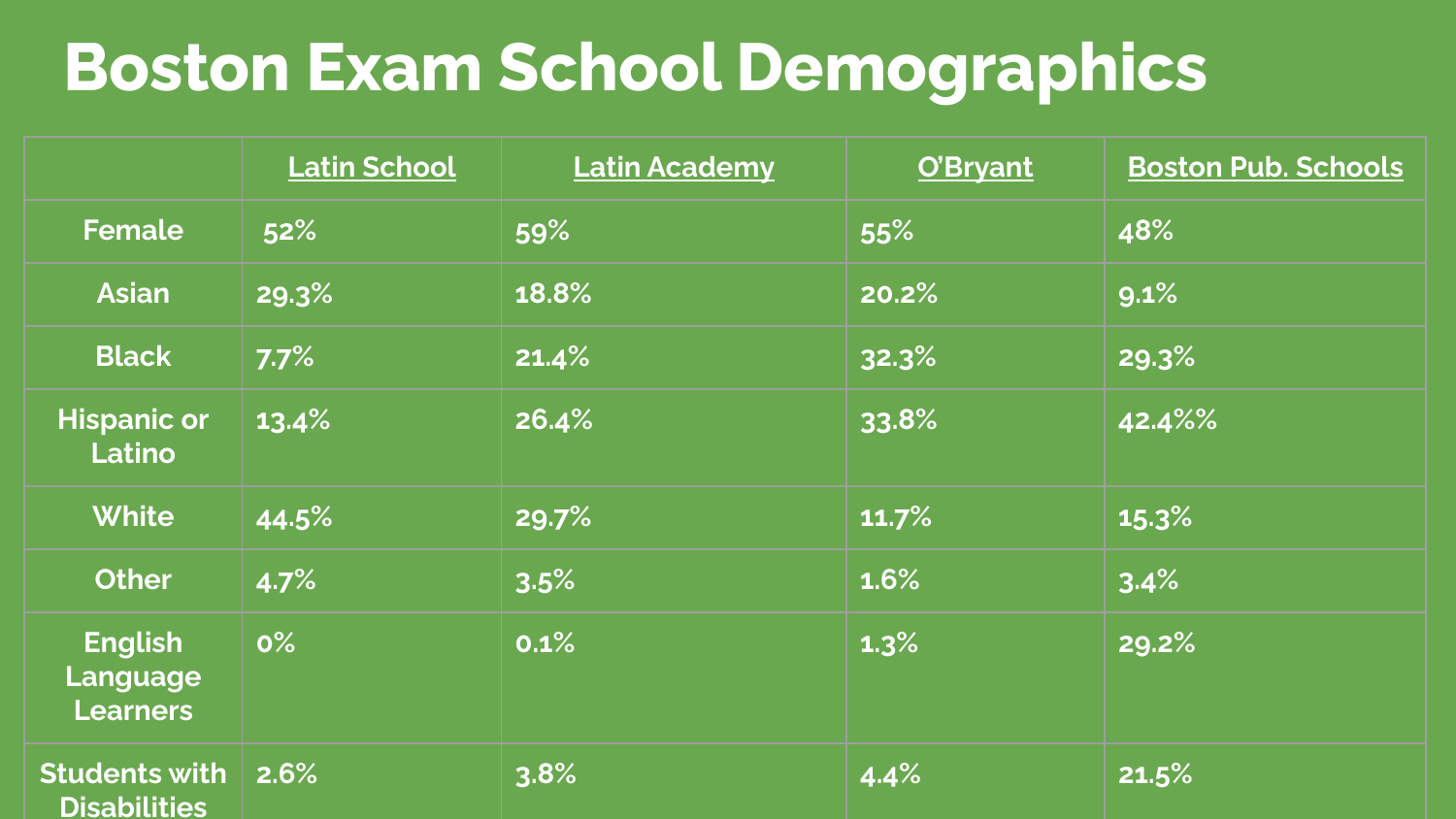What are other schools doing? (Hunter College HS and Thomas Jefferson)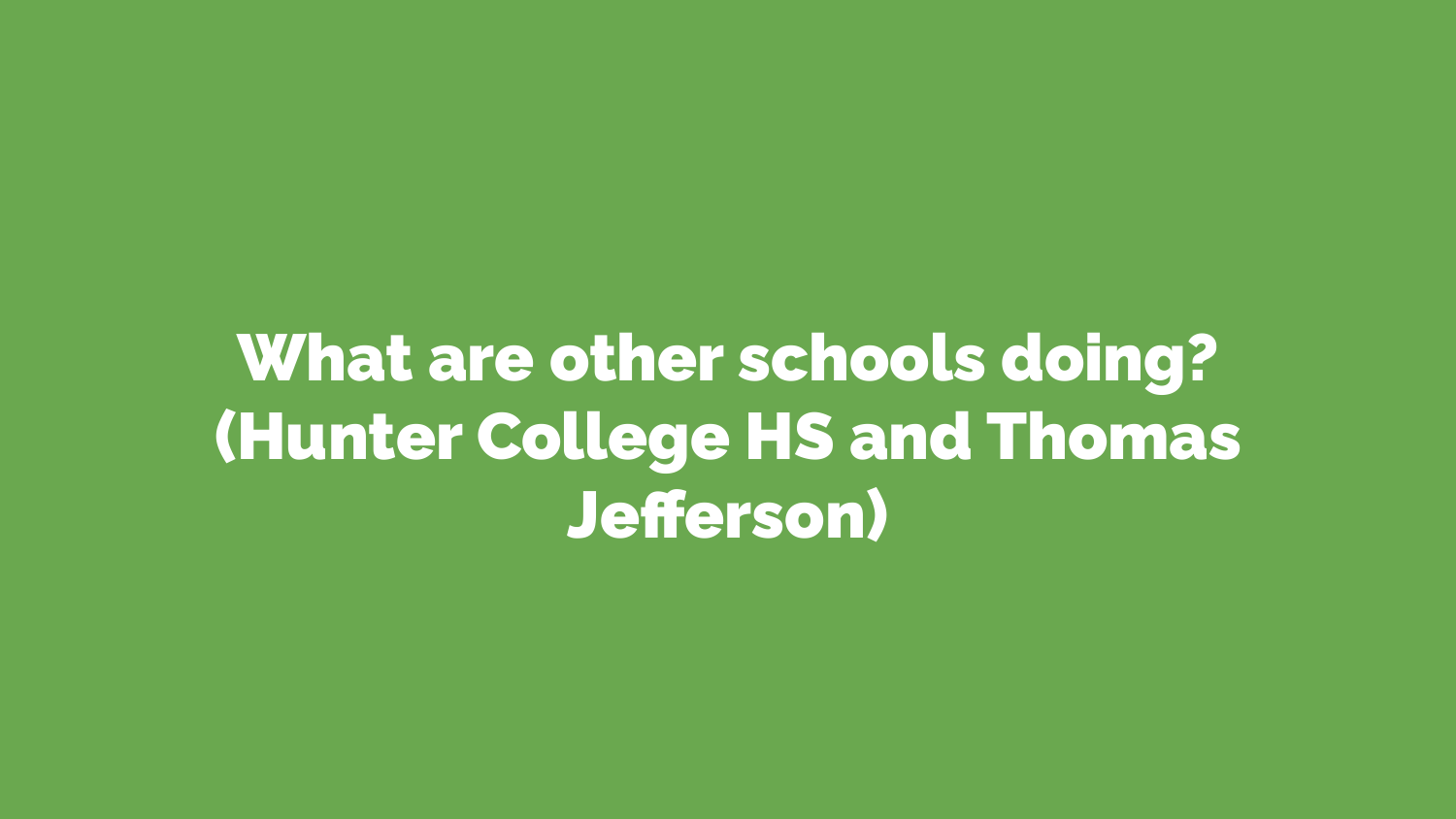### **Where In Our Process Does Diversity Drop?**

|                       | <b>NYC School</b> | <b>2020 Test</b>    | 2020 Passing             | 2020 Accepted  |  |
|-----------------------|-------------------|---------------------|--------------------------|----------------|--|
|                       | <b>Population</b> | <b>Taker</b>        | <b>Multiple Choice</b>   | $(14\% n/a)^*$ |  |
|                       | (by percent)      | <b>Demographics</b> | <b>Demographics</b>      |                |  |
|                       |                   |                     | $(14\% n/a)^*$           |                |  |
| <b>Black</b>          | 25.5              | 7%                  | 2.6%                     | 3.4%           |  |
| <b>Latinx</b>         | 40.6              | 11.2%               | 6.7%                     | 5.1%           |  |
| <b>White</b>          | 15.1              | 24.6%               | 27.5%                    | 26%            |  |
| <b>Asian</b>          | 16.2              | 39.4%               | 40.4%                    | 40.1%          |  |
| <b>Multi-racial</b>   | n/a               | 6.1%                | 8.3%                     | 10.7%          |  |
| <b>Economically</b>   | 72.8              | 9.2%                |                          |                |  |
| <b>Disadvantaged</b>  |                   |                     |                          |                |  |
| / Free-Reduced        |                   |                     | <b>No data available</b> |                |  |
| <b>Lunch Eligible</b> |                   |                     |                          |                |  |

\*This 2020 test taker data was collected from a July 2020 FOIL request for test taker data.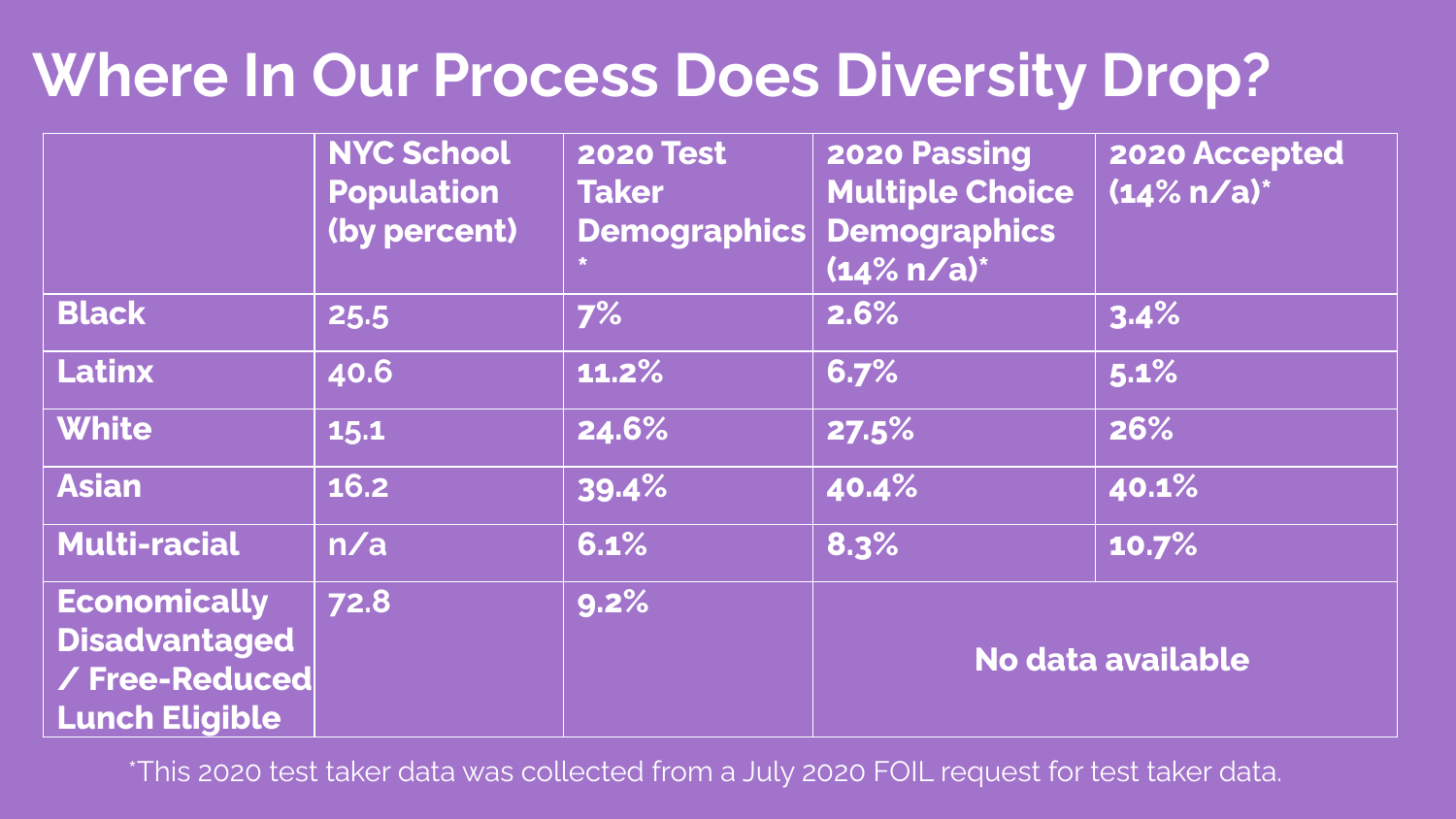### **TJ Admissions Stage Demographics**

|                                   | 2015<br><b>Applicants %</b> | 2015<br><b>Semifinalists %</b> | 2024<br>Apps %  | 2024<br><b>Semis %</b> |
|-----------------------------------|-----------------------------|--------------------------------|-----------------|------------------------|
| <b>Asian</b>                      | 41                          | 48                             | 56              | 68                     |
| <b>White</b>                      | 40                          | 42                             | 24              | 22                     |
| <b>Multi</b>                      | 5                           | $5\overline{)}$                | $6\overline{6}$ | $6\phantom{a}$         |
| <b>Hispanic or Latino</b>         | $\overline{7}$              | 3                              | 8               | 3                      |
| <b>Black</b>                      | $\overline{7}$              | $\overline{2}$                 | $6\phantom{1}$  | 1                      |
| <b>Economically Disadvantaged</b> | 7.3                         | 1.6                            | 7.2             | 1.4                    |
| <b>English Language Learners</b>  | 8.2                         | 4.1                            | 2.7             | 0.6                    |